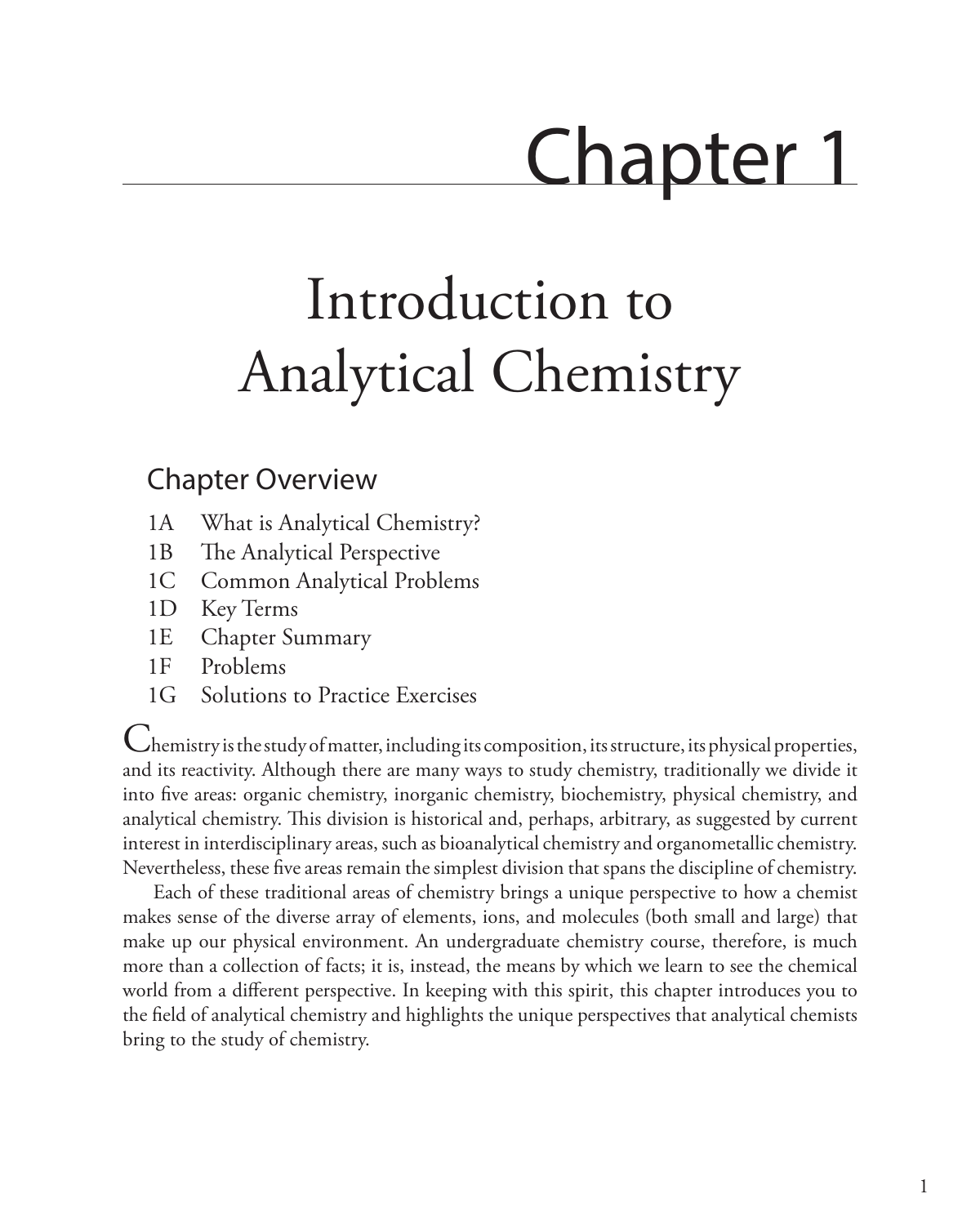This quote is attributed to C. N. Reilly (1925-1981) on receipt of the 1965 Fisher Award in Analytical Chemistry. Reilly, who was a professor of chemistry at the University of North Carolina at Chapel Hill, was one of the most influential analytical chemists of the last half of the twentieth century.

For another view of what constitutes analytical chemistry, see the article "Quo Vadis, Analytical Chemistry?", the full reference for which is Valcárcel, M. *Anal. Bioanal. Chem.* **2016**, *408*, 13-21.

You might, for example, have determined the concentration of acetic acid in vinegar using an acid–base titration, or used a qual scheme to identify which of several metal ions are in an aqueous sample.

#### *Seven Stages of an Analytical Method*

- 1. Conception of analytical method (birth).
- 2. Successful demonstration that the analytical method works.
- 3. Establishment of the analytical method's capabilities.
- 4. Widespread acceptance of the analytical method.
- 5. Continued development of the analytical method leads to significant improvements.
- 6. New cycle through steps 3–5.
- 7. Analytical method can no longer compete with newer analytical methods (death).

Steps 1–3 and 5 are the province of analytical chemistry; step 4 is the realm of chemical analysis.

The seven stages of an analytical method listed here are modified from Fassel, V. A. *Fresenius' Z. Anal. Chem.* **1986**, *324*, 511–518 and Hieftje, G. M. *J. Chem. Educ.* **2000**, *77*, 577–583.

# <span id="page-1-0"></span>**1A What is Analytical Chemistry?**

*"Analytical chemistry is what analytical chemists do."*

Let's begin with a deceptively simple question: What is analytical chemistry? Like all areas of chemistry, analytical chemistry is so broad in scope and so much in flux that it is difficult to find a simple definition more revealing than that quoted above. In this chapter we will try to expand upon this simple definition by saying a little about what analytical chemistry is, as well as a little about what analytical chemistry is not.

Analytical chemistry often is described as the area of chemistry responsible for characterizing the composition of matter, both qualitatively (Is there lead in this paint chip?) and quantitatively (How much lead is in this paint chip?). As we shall see, this description is misleading.

Most chemists routinely make qualitative and quantitative measurements. For this reason, some scientists suggest that analytical chemistry is not a separate branch of chemistry, but simply the application of chemical knowledge.1 In fact, you probably have performed many such quantitative and qualitative analyses in other chemistry courses.

Defining analytical chemistry as the application of chemical knowledge ignores the unique perspective that an analytical chemist bring to the study of chemistry. The craft of analytical chemistry is found not in performing a routine analysis on a routine sample—a task we appropriately call chemical analysis—but in improving established analytical methods, in extending these analytical methods to new types of samples, and in developing new analytical methods to measure chemical phenomena.<sup>2</sup>

Here is one example of the distinction between analytical chemistry and chemical analysis. A mining engineers evaluates an ore by comparing the cost of removing the ore from the earth with the value of its contents, which they estimate by analyzing a sample of the ore. The challenge of developing and validating a quantitative analytical method is the analytical chemist's responsibility; the routine, daily application of the analytical method is the job of the chemical analyst.

Another difference between analytical chemistry and chemical analysis is that an analytical chemist works to improve and to extend established analytical methods. For example, several factors complicate the quantitative analysis of nickel in ores, including nickel's unequal distribution within the ore, the ore's complex matrix of silicates and oxides, and the presence of other metals that may interfere with the analysis. Figure 1.1 outlined one standard analytical method in use during the late nineteenth century.3 The need for many reactions, digestions, and filtrations makes this analytical method both time-consuming and difficult to perform accurately.

<sup>1</sup> Ravey, M. *Spectroscopy*, **1990**, *5(7)*, 11.

<sup>2</sup> de Haseth, J. *Spectroscopy*, **1990**, *5(7)*, 11.

<sup>3</sup> Fresenius. C. R. *A System of Instruction in Quantitative Chemical Analysis*; John Wiley and Sons: New York, 1881.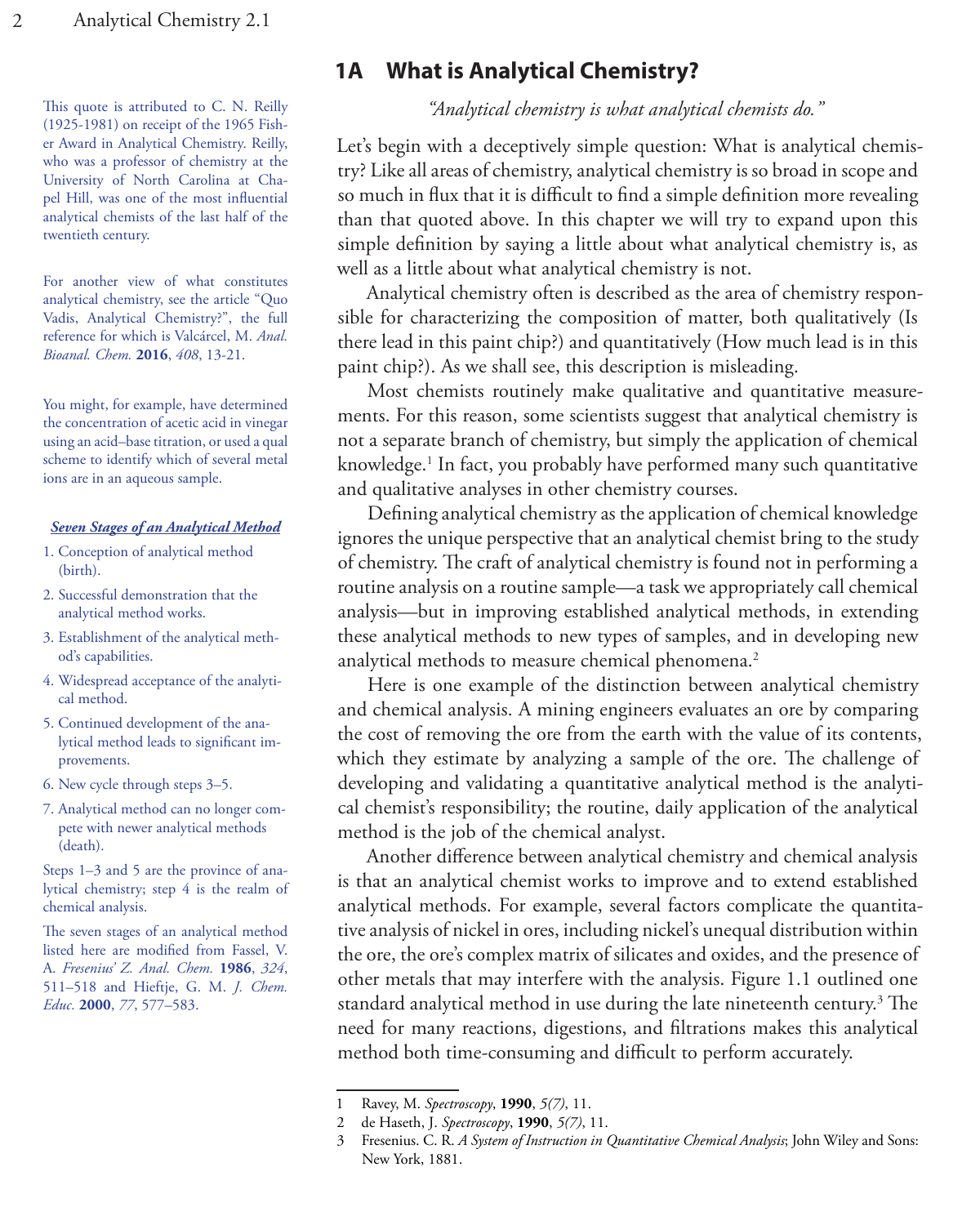<span id="page-2-0"></span>

**Figure 1.1** Fresenius' analytical scheme for the gravimetric analysis of Ni in ores. After each step, the solid and the solution are separated by gravity filtration. Note that the mass of nickel is not determined directly. Instead, Co and Ni first are isolated and weighed together (**mass A**), and then Co is isolated and weighed separately (**mass B**). The timeline shows that it takes approximately 58 hours to analyze one sample. This scheme is an example of a gravimetric analysis, which is explored further in Chapter 8.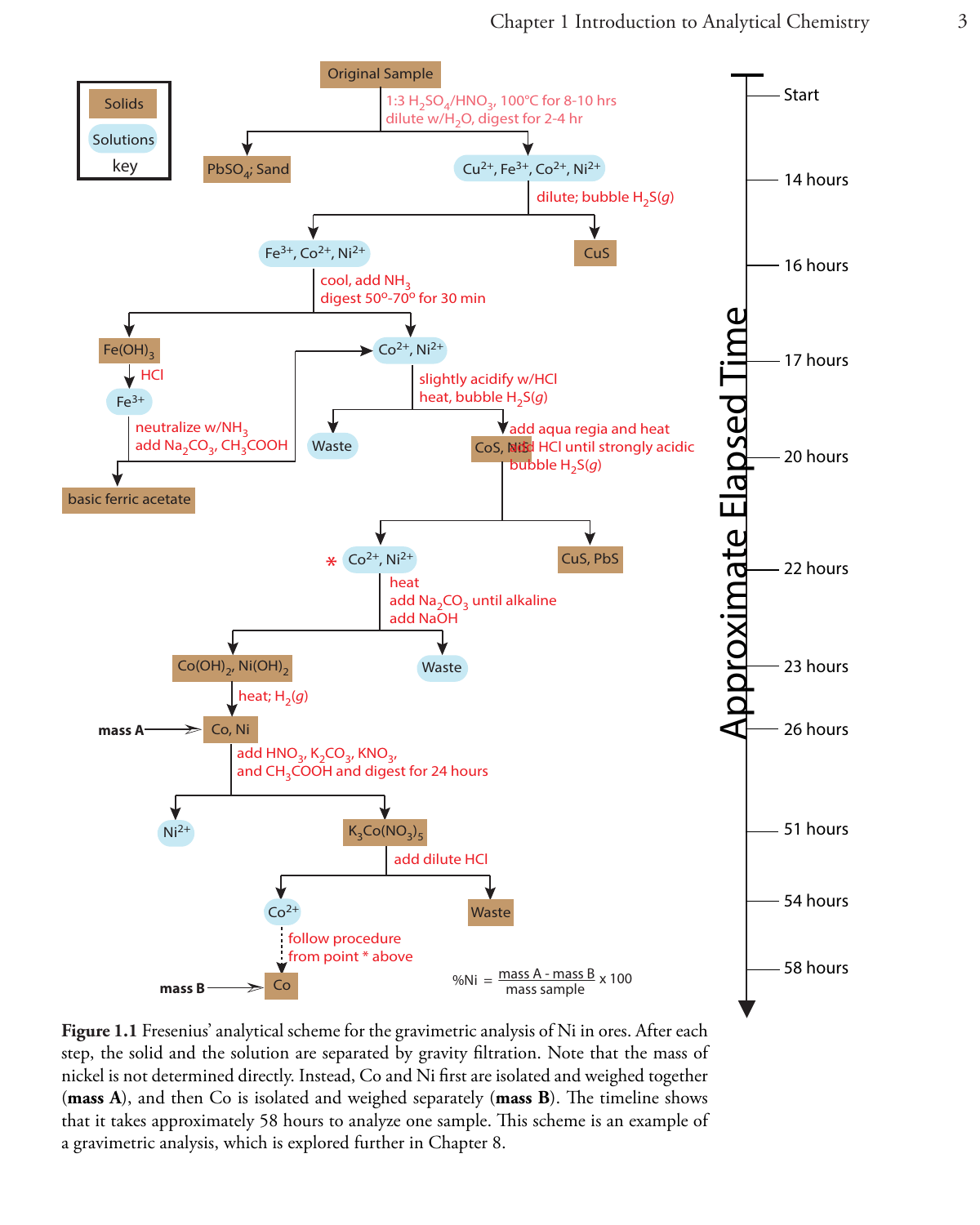

The discovery, in 1905, that dimethylglyoxime (dmg) selectively precipitates  $Ni^{2+}$  and  $Pd^{2+}$  led to an improved analytical method for the quantitative analysis of nickel.<sup>4</sup> The resulting analysis, which is outlined in Figure 1.2, requires fewer manipulations and less time. By the 1970s, flame atomic absorption spectrometry replaced gravimetry as the standard method for analyzing nickel in ores,<sup>5</sup> resulting in an even more rapid analysis. Today, the standard analytical method utilizes an inductively coupled plasma optical emission spectrometer.

Perhaps a more appropriate description of analytical chemistry is "the science of inventing and applying the concepts, principles, and…strategies for measuring the characteristics of chemical systems."6 Analytical chemists often work at the extreme edges of analysis, extending and improving

5 Van Loon, J. C. *Analytical Atomic Absorption Spectroscopy*, Academic Press: New York, 1980.

<sup>6</sup> Murray, R. W. *Anal. Chem.* **1991**, *63*, 271A.



**Figure 1.2** Gravimetric analysis for Ni in ores by precipitating  $\text{Ni(dmg)}_2$ . The timeline shows that it takes approximately 18 hours to analyze a single sample, substantially less than 58 hours for the method in [Figure 1.1.](#page-2-0) The factor of 0.2301 in the equation for %Ni accounts for the difference in the formula weights of Ni and Ni $(\text{dmg})_2$ ; see Chapter 8 for further details.

<sup>4</sup> Kolthoff, I. M.; Sandell, E. B. *Textbook of Quantitative Inorganic Analysis*, 3rd Ed., The Macmillan Company: New York, 1952.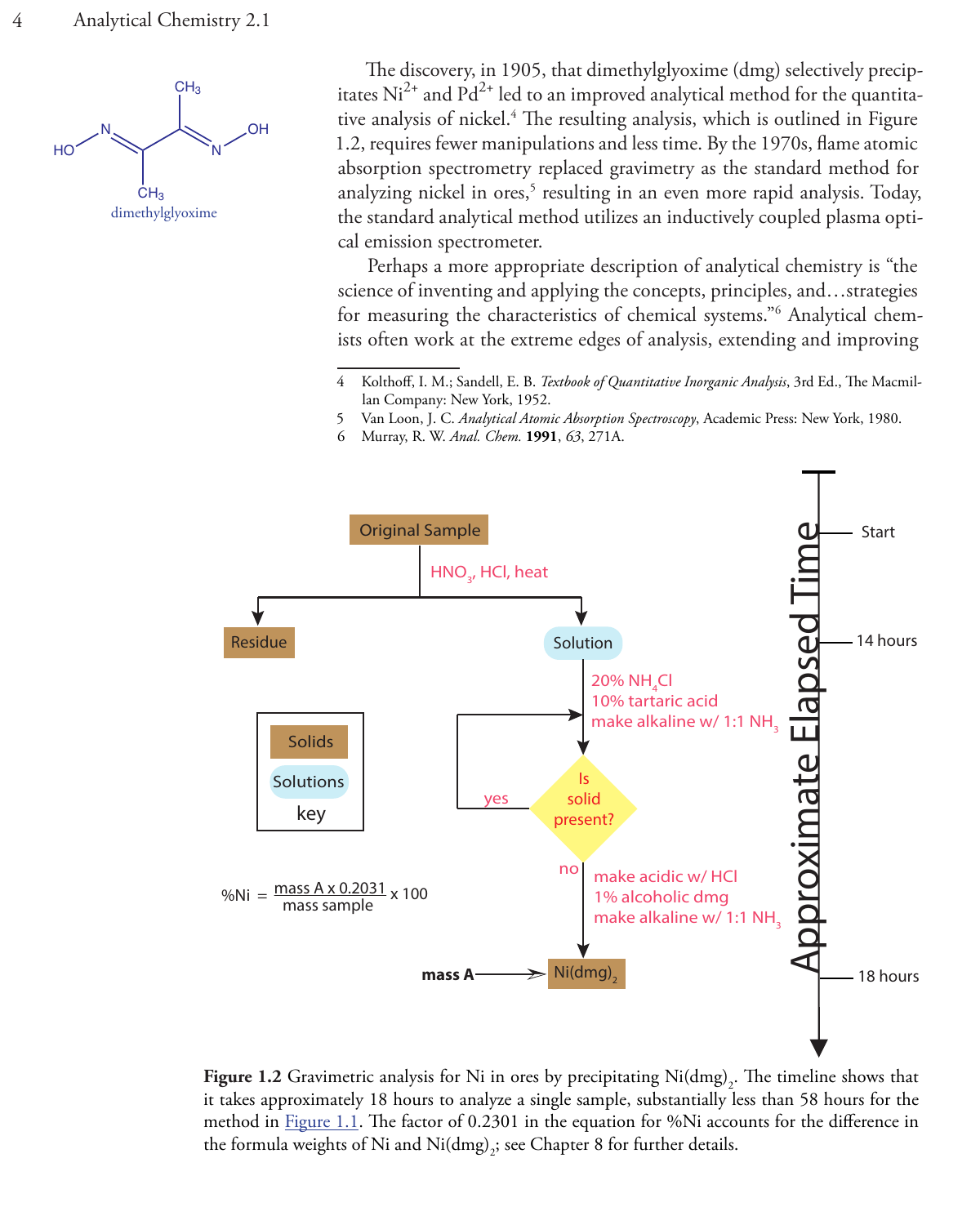the ability of all chemists to make meaningful measurements on smaller samples, on more complex samples, on shorter time scales, and on species present at lower concentrations. Throughout its history, analytical chemistry has provided many of the tools and methods necessary for research in other traditional areas of chemistry, as well as fostering multidisciplinary research in, to name a few, medicinal chemistry, clinical chemistry, toxicology, forensic chemistry, materials science, geochemistry, and environmental chemistry.

You will come across numerous examples of analytical methods in this textbook, most of which are routine examples of chemical analysis. It is important to remember, however, that nonroutine problems prompted analytical chemists to develop these methods.

# <span id="page-4-0"></span>**1B The Analytical Perspective**

Having noted that each area of chemistry brings a unique perspective to the study of chemistry, let's ask a second deceptively simple question: What is the analytical perspective? Many analytical chemists describe this perspective as an analytical approach to solving problems.7 Although there likely are as many descriptions of the analytical approach as there are analytical chemists, it is convenient to define it as the five-step process shown in [Figure 1.3](#page-5-0).

Three general features of this approach deserve our attention. First, in steps 1 and 5 analytical chemists have the opportunity to collaborate with individuals outside the realm of analytical chemistry. In fact, many problems on which analytical chemists work originate in other fields. Second, the heart of the analytical approach is a feedback loop (steps 2, 3, and 4) in which the result of one step requires that we reevaluate the other steps. Finally, the solution to one problem often suggests a new problem.

Analytical chemistry begins with a problem, examples of which include evaluating the amount of dust and soil ingested by children as an indicator of environmental exposure to particulate based pollutants, resolving contradictory evidence regarding the toxicity of perfluoro polymers during combustion, and developing rapid and sensitive detectors for chemical and biological weapons. At this point the analytical approach involves a collaboration between the analytical chemist and the individual or agency working on the problem. Together they determine what information is needed and clarify how the problem relates to broader research goals or policy issues, both essential to the design of an appropriate experimental procedure.

To design the experimental procedure the analytical chemist considers criteria, such as the required accuracy, precision, sensitivity, and detection To an analytical chemist, the process of making a useful measurement is critical; if the measurement is not of central importance to the work, then it is not analytical chemistry.

An editorial in *Analytical Chemistry* entitled "Some Words about Categories of Manuscripts" highlights nicely what makes a research endeavour relevant to modern analytical chemistry. The full citation is Murray, R. W. *Anal. Chem.* **2008**, *80*, 4775; for a more recent editorial, see "The Scope of *Analytical Chemistry*" by Sweedler, J. V. et. al. *Anal. Chem.* **2015**, *87*, 6425.

These examples are taken from a series of articles, entitled the "Analytical Approach," which for many years was a regular feature of the journal *Analytical Chemistry*.

<sup>7</sup> For different viewpoints on the analytical approach see (a) Beilby, A. L. *J. Chem. Educ.* **1970**, *47*, 237-238; (b) Lucchesi, C. A. *Am. Lab.* **1980**, October, 112-119; (c) Atkinson, G. F. *J. Chem. Educ.* **1982**, *59*, 201-202; (d) Pardue, H. L.; Woo, J. *J. Chem. Educ.* **1984**, *61*, 409-412; (e) Guarnieri, M. *J. Chem. Educ.* **1988**, *65*, 201-203, (f) Strobel, H. A. *Am. Lab.* **1990**, October, 17-24.

Chapter 3 introduces you to the language of analytical chemistry. You will find terms such accuracy, precision, and sensitivity defined there.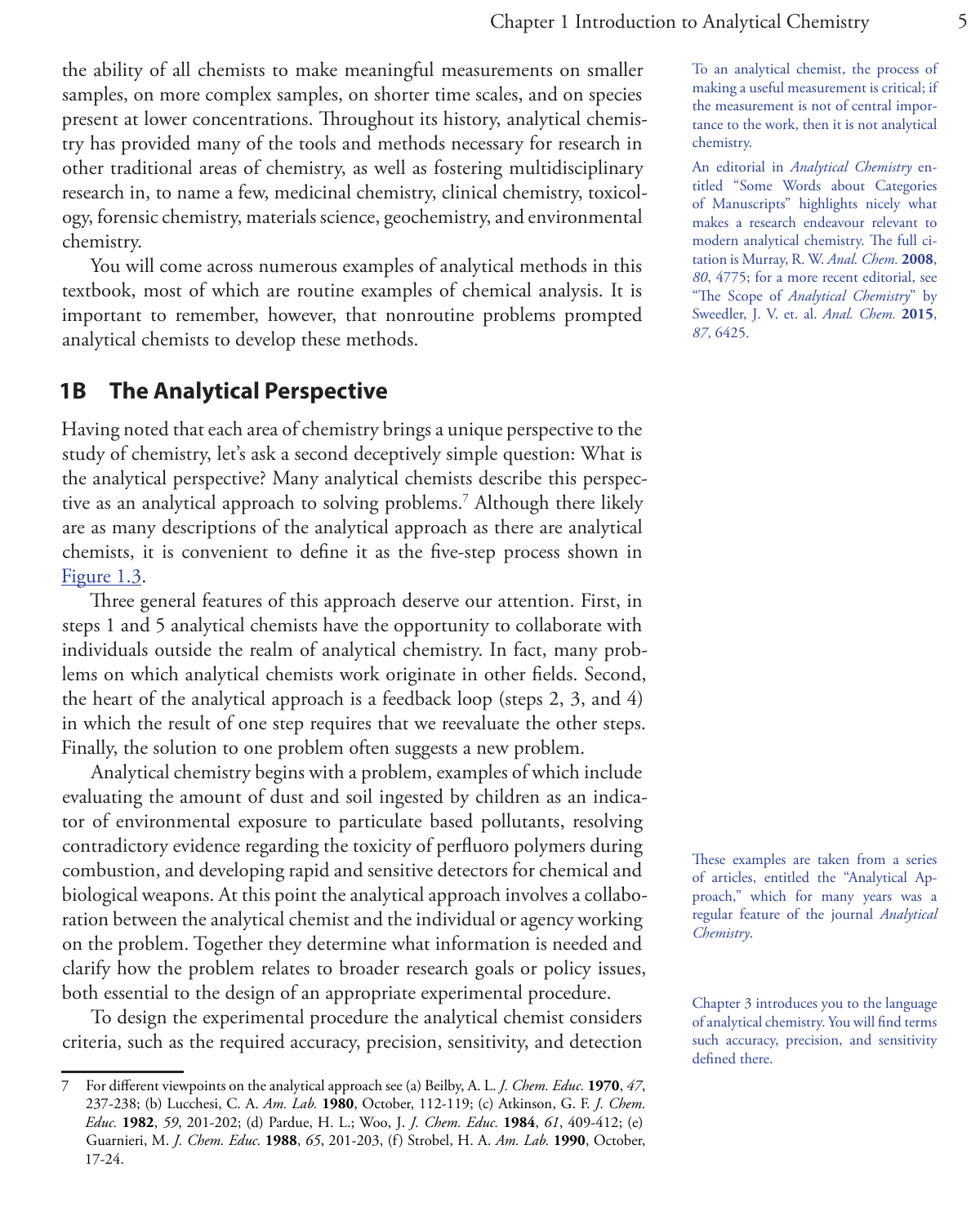<span id="page-5-0"></span>

**Figure 1.3** Flow diagram showing one view of the analytical approach to solving problems (modified after Atkinson.7c

See Chapter 7 for a discussion of how to collect, store, and prepare samples for analysis.

See Chapter 14 for a discussion about how to validate an analytical method. Calibration and standardization methods, including a discussion of linear regression, are covered in Chapter 5.

Chapter 4 introduces the statistical analysis of data.

limit, the urgency with which results are needed, the cost of a single analysis, the number of samples to analyze, and the amount of sample available for analysis. Finding an appropriate balance between these criteria frequently is complicated by their interdependence. For example, improving precision may require a larger amount of sample than is available. Consideration also is given to how to collect, store, and prepare samples, and to whether chemical or physical interferences will affect the analysis. Finally a good experimental procedure may yield useless information if there is no method for validating the results.

The most visible part of the analytical approach occurs in the laboratory. As part of the validation process, appropriate chemical and physical standards are used to calibrate equipment and to standardize reagents.

The data collected during the experiment are then analyzed. Frequently the data first is reduced or transformed to a more readily analyzable form and then a statistical treatment of the data is used to evaluate accuracy and precision, and to validate the procedure. Results are compared to the original design criteria and the experimental design is reconsidered, additional trials are run, or a solution to the problem is proposed. When a solution is proposed, the results are subject to an external evaluation that may result in a new problem and the beginning of a new cycle.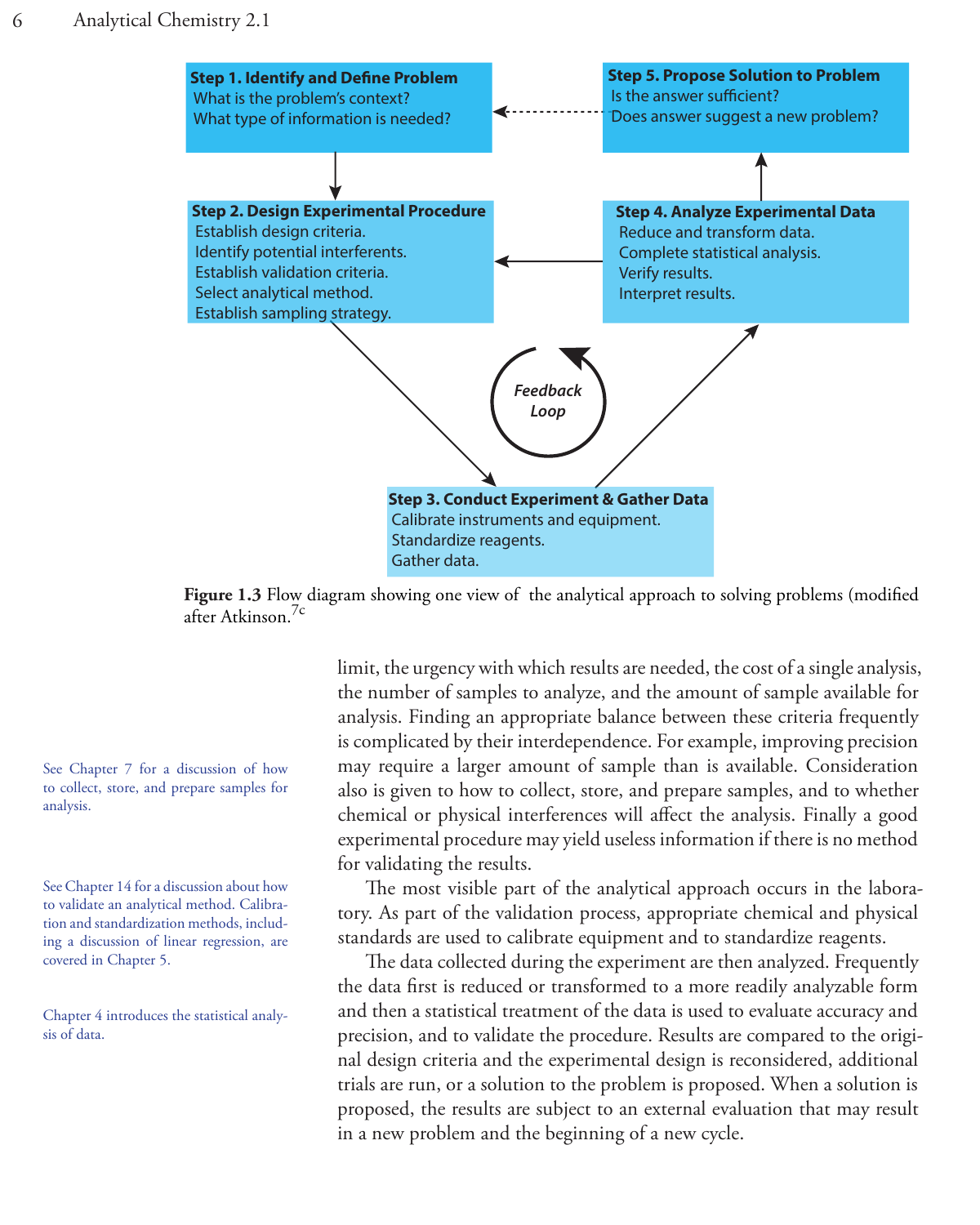As noted earlier some scientists question whether the analytical approach is unique to analytical chemistry.Here, again, it helps to distinguish between a chemical analysis and analytical chemistry. For an analyticallyoriented scientist, such as a physical organic chemist or a public health officer, the primary emphasis is how the analysis supports larger research goals that involve fundamental studies of chemical or physical processes, or that improve access to medical care. The essence of analytical chemistry, however, is in developing new tools for solving problems, and in defining the type and quality of information available to other scientists.

# <span id="page-6-0"></span>**1C Common Analytical Problems**

Many problems in analytical chemistry begin with the need to identify what is present in a sample. This is the scope of a QUALITATIVE ANALYSIS, examples of which include identifying the products of a chemical reaction,

## <span id="page-6-1"></span>Practice Exercise 1.1

As an exercise, let's adapt our model of the analytical approach to the development of a simple, inexpensive, portable device for completing bioassays in the field. Before continuing, locate and read the article

"Simple Telemedicine for Developing Regions: Camera Phones and Paper-Based Microfluidic Devices for Real-Time, Off-Site Diagnosis"

by Andres W. Martinez, Scott T. Phillips, Emanuel Carriho, Samuel W. Thomas III, Hayat Sindi, and George M. Whitesides. You will find it on pages 3699-3707 in Volume 80 of the journal *Analytical Chemistry*, which was published in 2008. As you read the article, pay particular attention to how it emulates the analytical approach and consider the following questions:

What is the analytical problem and why is it important? What criteria did the authors consider in designing their experiments? What is the basic experimental procedure? What interferences were considered and how did they overcome them?

How did the authors calibrate the assay?

How did the authors validate their experimental method?

Is there evidence that steps 2, 3, and 4 are repeated?

Was there a successful conclusion to the analytical problem?

Don't let the technical details in the paper overwhelm you; if you skim over these you will find the paper both well-written and accessible.

Click [here](#page-9-1) to review your answers to these questions.

This exercise provides you with an opportunity to think about the analytical approach in the context of a real analytical problem. Practice exercises such as this provide you with a variety of challenges ranging from simple review problems to more open-ended exercises. You will find answers to practice exercises at the end of each chapter.

Use this [link](http://doi.org/10.1021/ac800112r) to access the article's abstract from the journal's web site. If your institution has an on-line subscription you also will be able to download a PDF version of the article.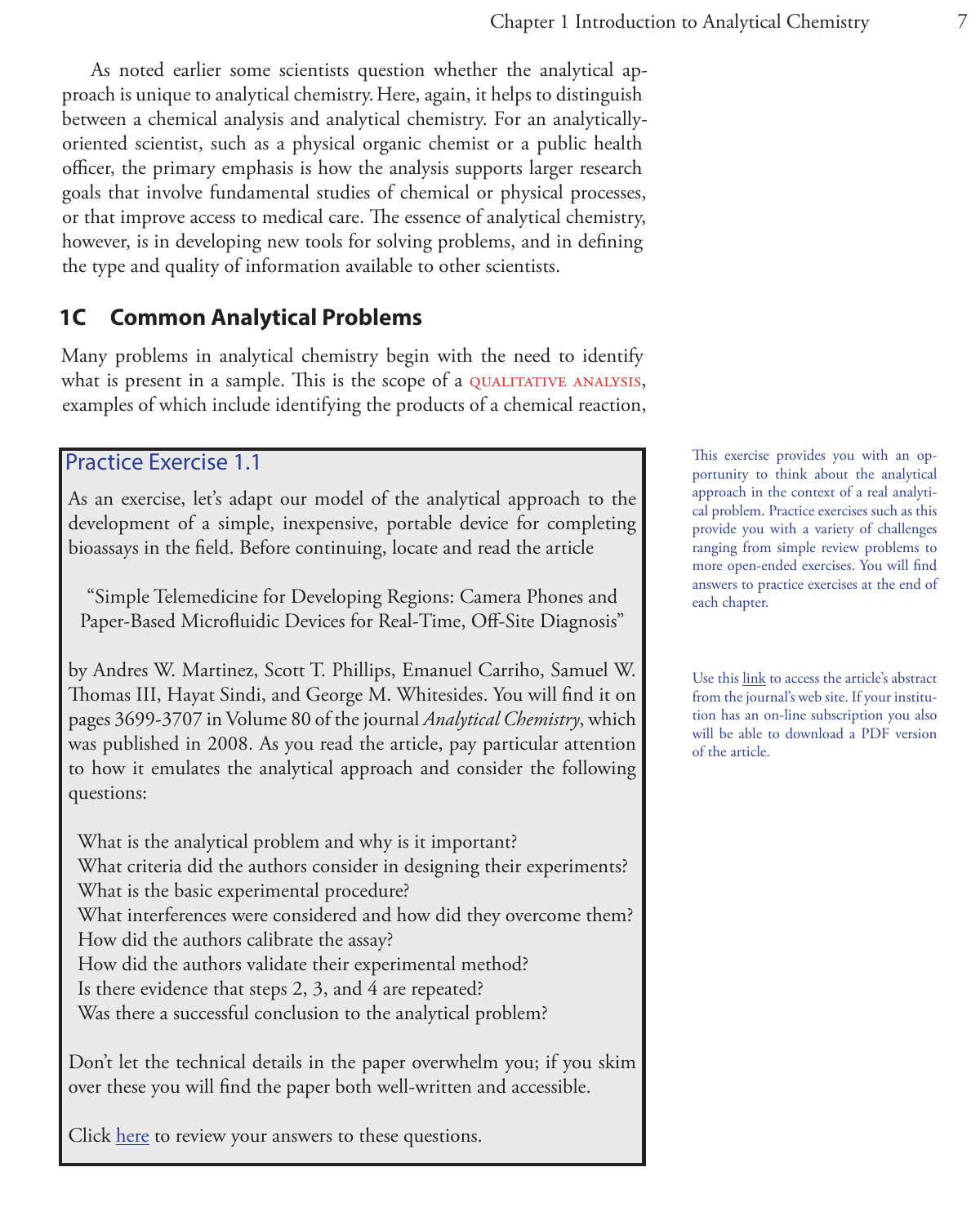A good resource for current examples of qualitative, quantitative, characterization, and fundamental analyses is *Analytical Chemistry's* annual review issue that highlights fundamental and applied research in analytical chemistry. Examples of review articles in the 2015 issue include "Analytical Chemistry in Archaeological Research," "Recent Developments in Paper-Based Microfluidic Devices," and "Vibrational Spectroscopy: Recent Developments to Revolutionize Forensic Science."

screening an athlete's urine for a performance-enhancing drug, or determining the spatial distribution of Pb on the surface of an airborne particulate. An early challenge for analytical chemists was developing simple chemical tests to identify inorganic ions and organic functional groups. The classical laboratory courses in inorganic and organic qualitative analysis, still taught at some schools, are based on this work.8 Modern methods for qualitative analysis rely on instrumental techniques, such as infrared (IR) spectroscopy, nuclear magnetic resonance (NMR) spectroscopy, and mass spectrometry (MS). Because these qualitative applications are covered adequately elsewhere in the undergraduate curriculum, they receive no further consideration in this text.

Perhaps the most common analytical problem is a QUANTITATIVE ANALYsis, examples of which include the elemental analysis of a newly synthesized compound, measuring the concentration of glucose in blood, or determining the difference between the bulk and the surface concentrations of Cr in steel. Much of the analytical work in clinical, pharmaceutical, environmental, and industrial labs involves developing new quantitative methods to detect trace amounts of chemical species in complex samples. Most of the examples in this text are of quantitative analyses.

Another important area of analytical chemistry, which receives some attention in this text, are methods for characterizing physical and chemical properties. The determination of chemical structure, of equilibrium constants, of particle size, and of surface structure are examples of a CHARacterization analysis.

The purpose of a qualitative, a quantitative, or a characterization analysis is to solve a problem associated with a particular sample. The purpose of a FUNDAMENTAL ANALYSIS, on the other hand, is to improve our understanding of the theory that supports an analytical method and to understand better an analytical method's limitations.

## <span id="page-7-0"></span>**1D Key Terms**

characterization analysis fundamental analysis qualitative analysis quantitative analysis

# <span id="page-7-1"></span>**1E Chapter Summary**

Analytical chemists work to improve the ability of chemists and other scientists to make meaningful measurements. The need to work with smaller samples, with more complex materials, with processes occurring on shorter time scales, and with species present at lower concentrations challenges

<sup>8</sup> See, for example, the following laboratory texts: (a) Sorum, C. H.; Lagowski, J. J. *Introduction to Semimicro Qualitative Analysis*, 5th Ed.; Prentice-Hall: Englewood, NJ, 1977; (b) Shriner, R. L.; Fuson, R. C.; Curtin, D. Y. *The Systematic Identification of Organic Compounds*, 5th Ed.; John Wiley and Sons: New York, 1964.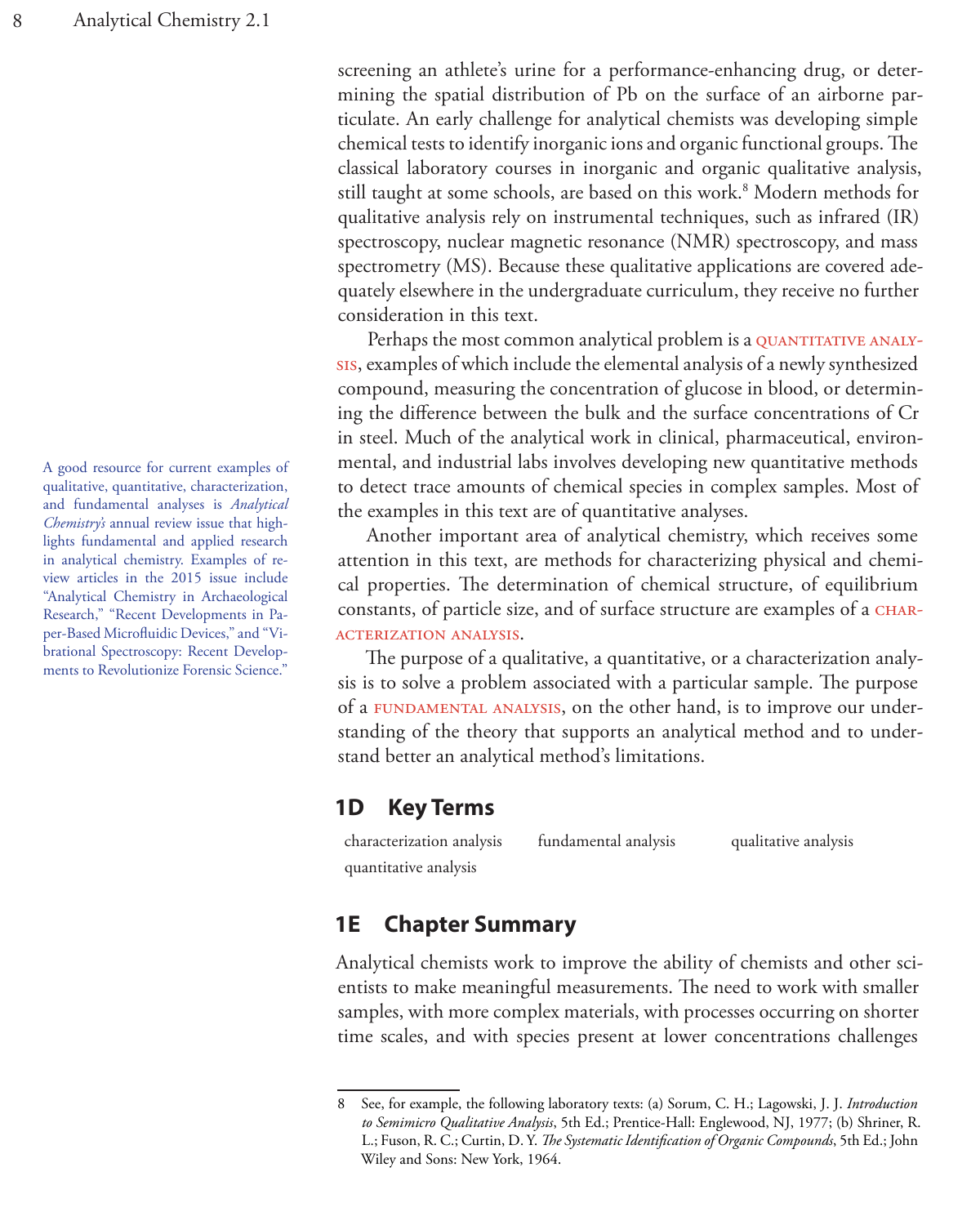analytical chemists to improve existing analytical methods and to develop new ones.

Typical problems on which analytical chemists work include qualitative analyses (What is present?), quantitative analyses (How much is present?), characterization analyses (What are the sample's chemical and physical properties?), and fundamental analyses (How does this method work and how can it be improved?).

# <span id="page-8-0"></span>**1F Problems**

- 1. For each of the following problems indicate whether its solution requires a qualitative analysis, a quantitative analysis, a characterization analysis, and/or a fundamental analysis. More than one type of analysis may be appropriate for some problems.
	- (a) The residents in a neighborhood near a hazardous-waste disposal site are concerned that it is leaking contaminants into their groundwater.
	- (b) An art museum is concerned that a recently acquired oil painting is a forgery.
	- (c) Airport security needs a more reliable method for detecting the presence of explosive materials in luggage.
	- (d) The structure of a newly discovered virus needs to be determined.
	- (e) A new visual indicator is needed for an acid–base titration.
	- (f) A new law requires a method for evaluating whether automobiles are emitting too much carbon monoxide.
- 2. Read the article "When Machine Tastes Coffee: Instrumental Approach to Predict the Sensory Profile of Espresso Coffee," which discusses work completed at the Nestlé Research Center in Lausanne, Switzerland. You will find the article on pages 1574-1581 in Volume 80 of *Analytical Chemistry*, published in 2008. Prepare an essay that summarizes the nature of the problem and how it was solved. Do not worry about the nitty-gritty details of the mathematical model developed by the authors, which relies on a combination of an analysis of variance (ANOVA), a topic we will consider in Chapter 14, and a principle component regression (PCR), at topic that we will not consider in this text. Instead, focus on the results of the model by examining the visualizations in Figures 3 and 4. As a guide, refer to [Figure 1.3](#page-5-0) in this chapter for a model of the analytical approach to solving problems.

Use this [link](http://doi.org/10.1021/ac702196z) to access the article's abstract from the journal's web site. If your institution has an on-line subscription you also will be able to download a PDF version of the article.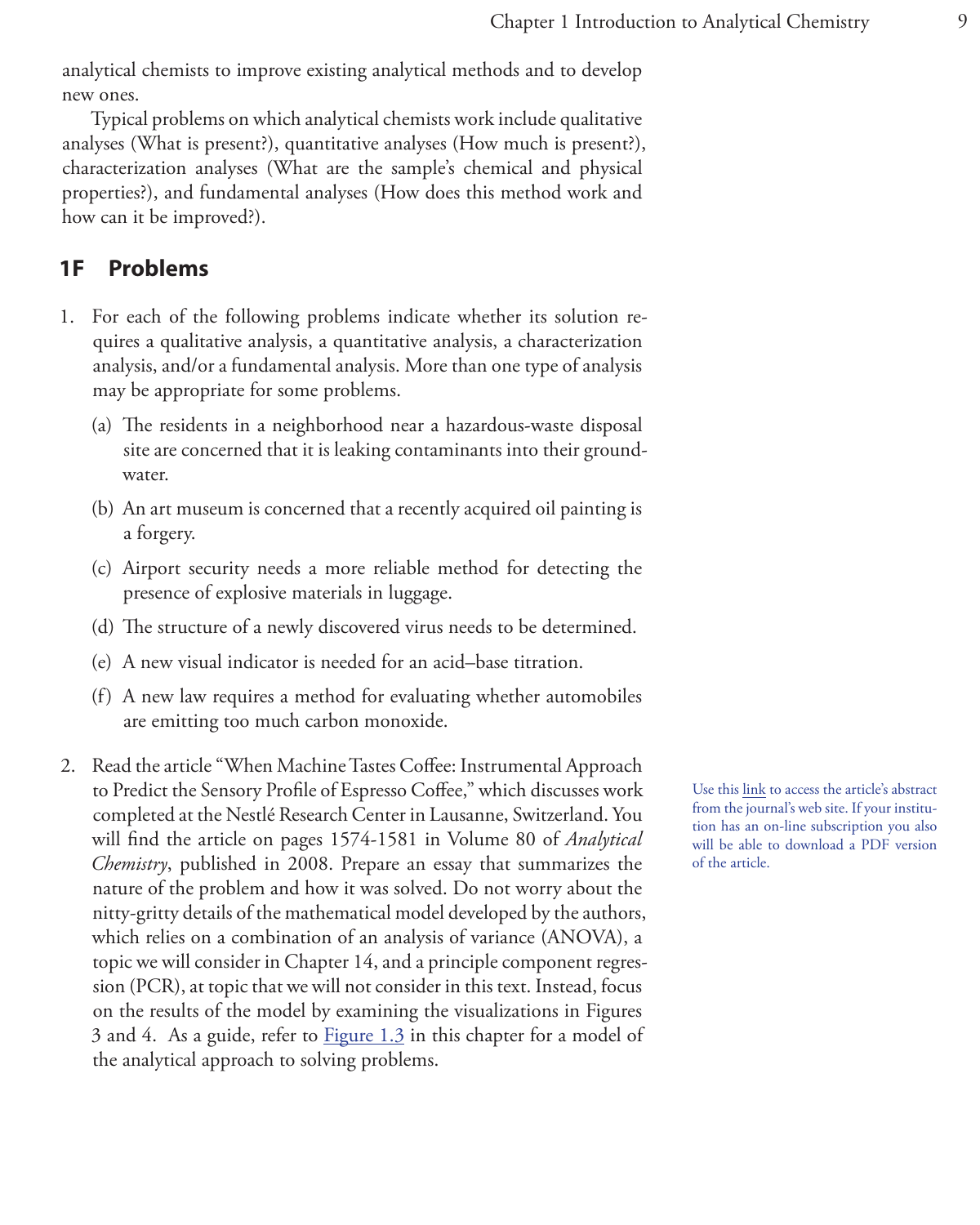# <span id="page-9-0"></span>**1G Solutions to Practice Exercises**

# <span id="page-9-1"></span>**Practice Exercise 1.1**

# *What is the analytical problem and why is it important?*

A medical diagnoses often relies on the results of a clinical analysis. When a patient visits a doctor, he or she may draw a sample of your blood and send it to the lab for analysis. In some cases the result of the analysis is available in 10-15 minutes. What is possible in a developed country, such as the United States, may not be feasible in a country with less access to expensive lab equipment and with fewer trained personnel available to run the tests and to interpret the results. The problem addressed in this paper, therefore, is the development of a reliable device for rapidly performing a clinical assay under less than ideal circumstances.

# *What criteria did the authors consider in designing their experiments?*

In considering a solution to this problem, the authors identify seven important criteria for the analytical method: it must be inexpensive; it must operate without the need for much electricity, so that it can be used in remote locations; it must be adaptable to many types of assays; its must not require a highly skilled technician; it must be quantitative; it must be accurate; and it must produce results rapidly.

# *What is the basic experimental procedure?*

The authors describe how they developed a paper-based microfluidic device that allows anyone to run an analysis simply by dipping the device into a sample (synthetic urine, in this case). The sample moves by capillary action into test zones containing reagents that react with specific species (glucose and protein, for this prototype device). The reagents react to produce a color whose intensity is proportional to the species' concentration. A digital photograph of the microfluidic device is taken using a cell phone camera and sent to an off-site physician who uses image editing software to analyze the photograph and to interpret the assay's result.

## *What interferences were considered and how did they overcome them?*

In developing this analytical method the authors considered several chemical or physical interferences. One concern was the possibility of non-specific interactions between the paper and the glucose or protein, which might lead to non-uniform image in the test zones. A careful analysis of the distribution of glucose and protein in the text zones showed that this was not a problem. A second concern was the possibility that particulate materials in the sample might interfere with the analyses. Paper is a natural filter for particulate materials and the authors found that samples containing dust, sawdust, and pollen do not interfere with the analysis for glucose. Pollen,

This is an example of a colorimetric method of analysis. Colorimetric methods are covered in Chapter 10.